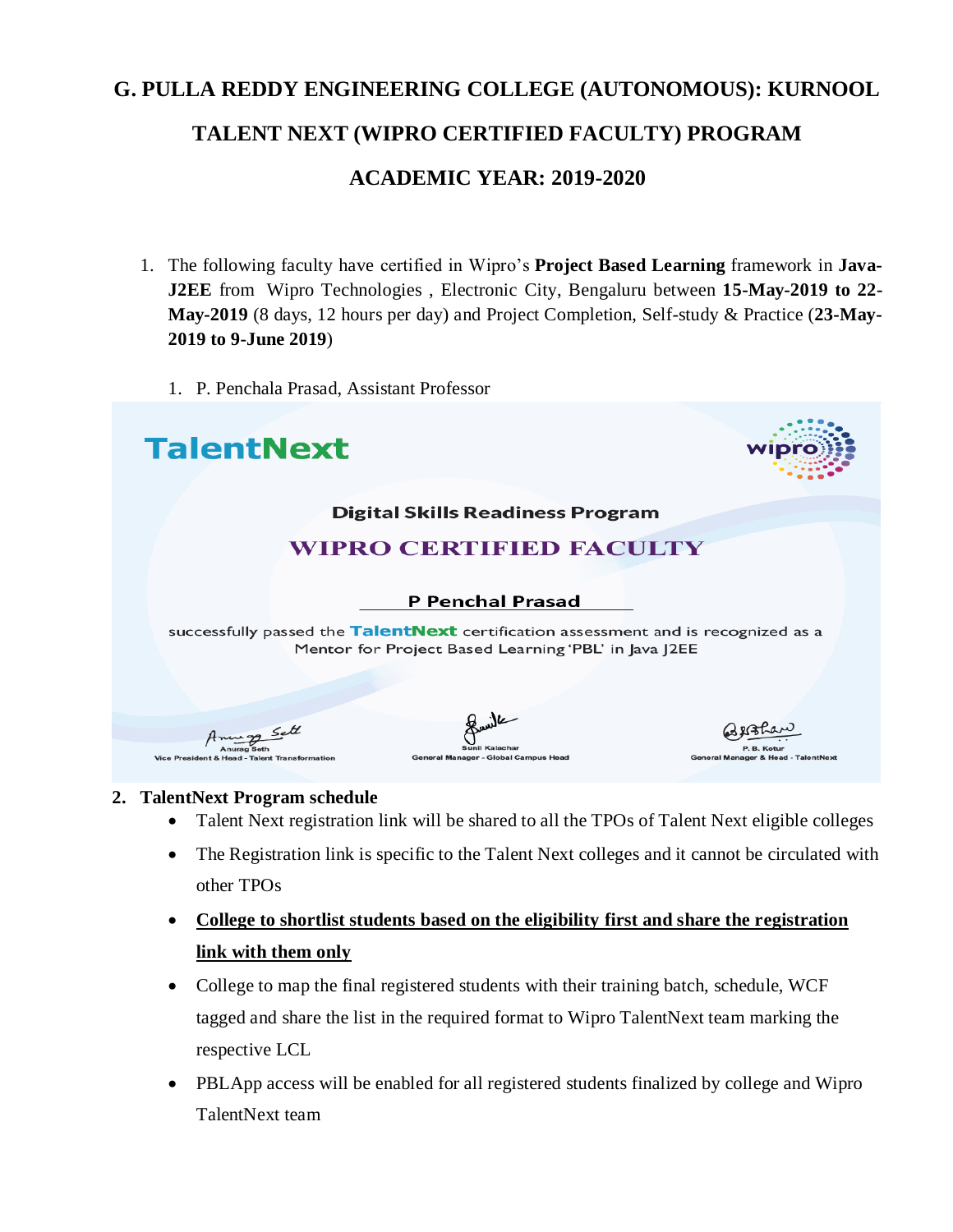- Milestone assessments will be enabled as per schedule, students should score 60% and above in each milestone
- Talent Next team will be the point of contact for the TPO's

## **TalentNext Program Methodology**

- Wipro Certified Faculty will conduct PBL Java training for their  $7<sup>th</sup>$  semester students
- Training will be provided on Java using PBLApp
- Individual access will be provided to nominated students on the portal
- Wipro Certified Faculty to ensure 200+ hours of training is provided on the prescribed syllabus
- The Learning Phase consists of 3 milestones
- On completion of each milestone, candidates will go through an assessment on MCQ and Logic Building
- Candidates will be awarded certificate upon successful completion of milestones and assessment on MCQ and Logic Building
- Final assessments for students completing the TalentNext program will be conducted during the Campus Hiring cycle
- 3. 73 students are shortlisted for Talent Next 2019 based on criteria by Wipro. The following table shows the student details.

| S.<br>No. | <b>User IDs</b> | <b>Roll No</b> | <b>Student Name</b>                     |
|-----------|-----------------|----------------|-----------------------------------------|
| 1         | 1974001         | 169X1A05B8     | G.HARSHAVARDHAN                         |
| 2         | 1974002         | 169X1A05B5     | <b>GAR APATI VEDA</b><br><b>PRAKASH</b> |
| 3         | 1974003         | 169X1A05E3     | shaik naveed farooq                     |
| 4         | 1974004         | 169X1A05F9     | <b>J.VENKATA</b><br><b>MANIKANTA</b>    |
| 5         | 1974005         | 169X1A0584     | AMBATI CHARITHA<br><b>LAKSHMI</b>       |
| 6         | 1974006         | 169X1A05A6     | <b>BANDARI ETESH</b><br><b>KUMAR</b>    |
| 7         | 1974007         | 169X1A05B3     | <b>DANDU VINAY</b>                      |
| 8         | 1974008         | 169X1A0585     | Athuluri Vishnu Bhavana                 |
| 9         | 1974009         | 169X1A0586     | <b>B R DEEPA</b>                        |
| 10        | 1974010         | 169X1A0577     | SIDDI BIRAM SADIYA<br><b>AFREEN</b>     |
| 11        | 1974011         | 169X1A0566     | P.Sai Haindavi                          |
| 12        | 1974012         | 169X1A05C8     | K.B. Prasanth Kumar<br>Reddy            |
| 13        | 1974013         | 169X1A05E4     | S. Rajesh Kumar Reddy                   |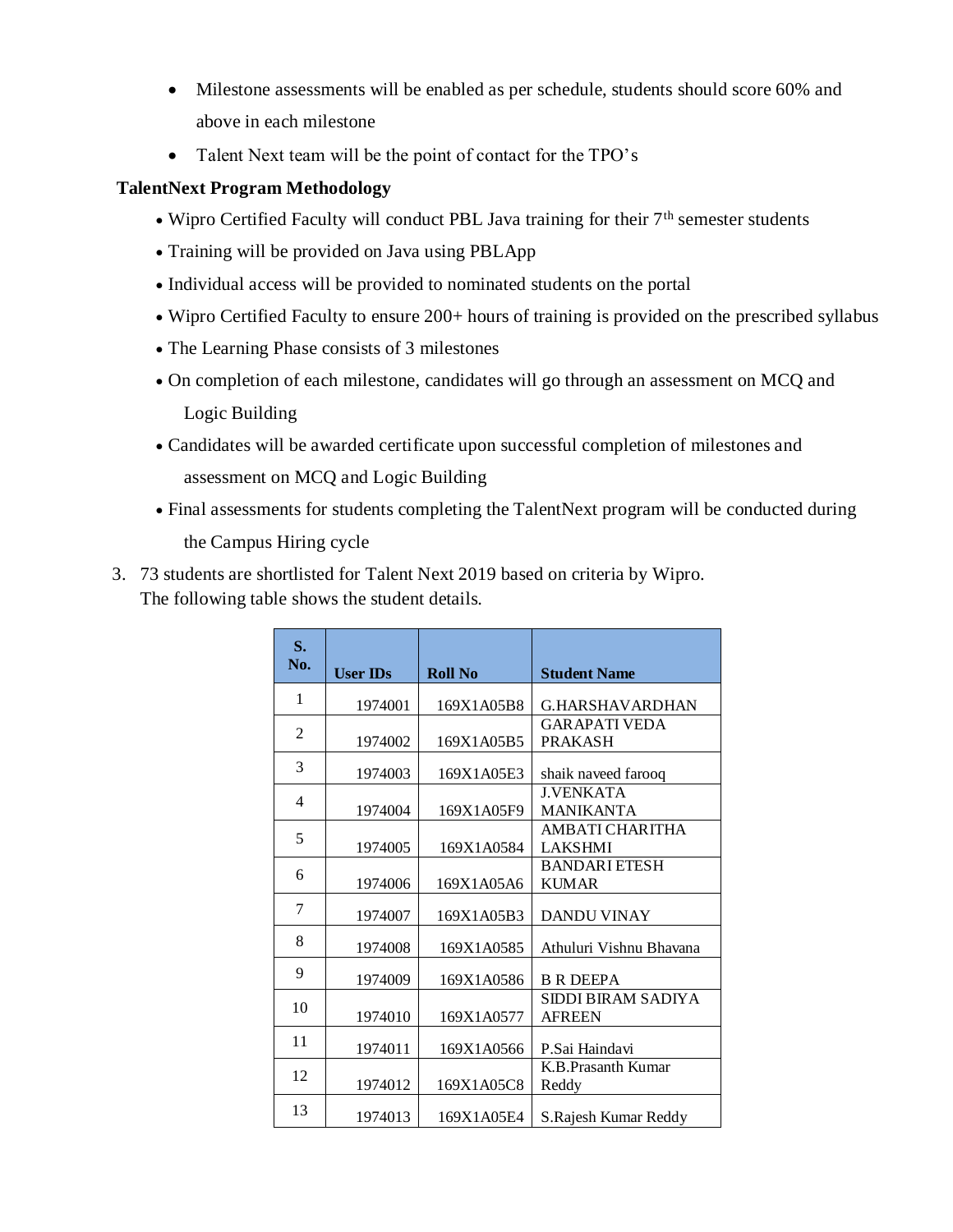|    |         |            | <b>DHANIREDDY</b>                       |
|----|---------|------------|-----------------------------------------|
| 14 | 1974014 | 169X1A05G9 | YASHWANTH REDDY                         |
| 15 |         |            | YEDDULAPALLI                            |
|    | 1974015 | 169X1A05F0 | HEMANTH SAI                             |
| 16 | 1974016 | 169X1A0560 | Kundana Neeruganti                      |
| 17 | 1974017 | 169X1A0518 | Susritha Chinni                         |
| 18 | 1974018 | 169X1A05H6 | G Uday Teja                             |
| 19 | 1974019 | 169X1A05G6 | <b>N RAJESH</b>                         |
| 20 | 1974020 | 169x1A05A2 | <b>M.SINDHUJA</b>                       |
| 21 |         |            | M NAGA CHARAN<br><b>KUMAR REDDY</b>     |
| 22 | 1974021 | 169X1A05D1 |                                         |
|    | 1974022 | 169X1A0547 | M DIVYA SREE                            |
| 23 | 1974023 | 169X1A04D5 | <b>SANTHOSH REDDY</b><br><b>PEMMAKA</b> |
|    |         |            | <b>GOLLA PAVAN</b>                      |
| 24 | 1974024 | 169X1A04H1 | <b>KUMAR</b>                            |
| 25 | 1974025 | 169X1A05F3 | K.Bharath                               |
| 26 | 1974026 | 169X1A0574 | Samreen Shaik                           |
| 27 | 1974027 | 169X1A0541 | Kancharla Sreeja<br>Chowdary            |
| 28 | 1974028 | 169X1A0508 | <b>B.Priya</b>                          |
| 29 | 1974029 | 169X1A0593 | <b>B.Sirisha</b>                        |
| 30 | 1974030 | 169X1A04F3 | <b>U.Ganesh</b>                         |
| 31 | 1974031 | 169X1A05B6 | G. Afzal                                |
| 32 | 1974032 | 169X1A05C6 | K.Sumanth                               |
| 33 | 1974033 | 169X1A05C4 | K.Raghavendra                           |
| 34 | 1974034 | 169X1A05A4 | A. Adishi vanand                        |
| 35 | 1974035 | 169X1A0545 | L.Sai Tejaswini                         |
| 36 | 1974036 | 169X1A05F4 | K.Sivaprakash Reddy                     |
| 37 | 1974037 | 169X1A05F6 | P.Manikanta Reddy                       |
| 38 | 1974038 | 169X1A05B9 | G.Chandra                               |
| 39 | 1974039 | 169X1A04B5 | K.THULASIRAM                            |
| 40 | 1974040 | 169X1A0573 | Samiksha Singhal                        |
| 41 | 1974041 | 169X1A0530 | G.Rehana Begum                          |
| 42 | 1974042 | 169X1A05B0 | C.A.Payani                              |
| 43 | 1974043 | 169X1A0544 | L.Sunitha                               |
| 44 | 1974044 | 169X1A0504 | A.Namratha                              |
| 45 | 1974045 | 169X1A05D9 | P.Saketh Narayan Reddy                  |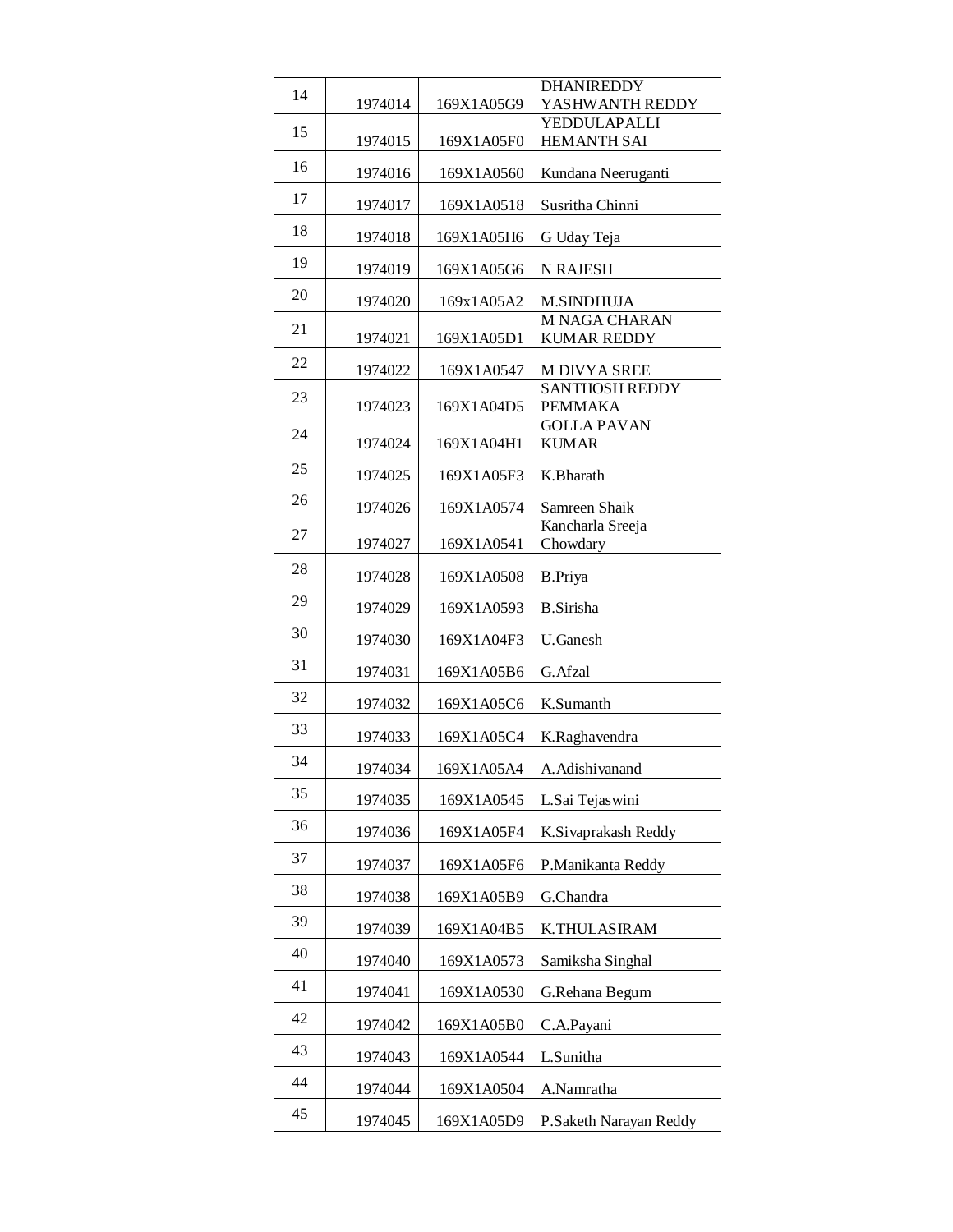| 46 | 1974046 | 169X1A05G7 | N.V.Partha Saradhi Reddy                  |
|----|---------|------------|-------------------------------------------|
| 47 | 1974047 | 169X1A05H3 | T.Tharun                                  |
| 48 | 1974048 | 169X1A04B6 | K.Jagadeesh                               |
| 49 | 1974049 | 169X1A0501 | A.Aswini                                  |
| 50 | 1974050 | 169X1A0525 | E.Shireesha                               |
| 51 | 1974051 | 169X1A0519 | <b>D S TEJASREE</b>                       |
| 52 | 1974052 | 169X1A05H2 | S. Sai Viswa Teja                         |
| 53 | 1974053 | 169X1A05A5 | <b>A.VENKATESH</b>                        |
| 54 | 1974054 | 169X1A05E2 | <b>S.SRIHARI</b>                          |
| 55 | 1974055 | 169X1A05H9 | <b>M.VAMSI KRISHNA</b>                    |
| 56 | 1974056 | 169X1A05E0 | <b>P.SAI KHANITH</b>                      |
| 57 |         |            | <b>M.PAVANKUMAR</b>                       |
| 58 | 1974057 | I69X1A05J0 | <b>REDDY</b><br><b>K.VENKATA PAVAN</b>    |
|    | 1974058 | 169X1A05H8 | <b>KUMAR</b>                              |
| 59 | 1974059 | 169X1A0559 | N.GEETHA                                  |
| 60 | 1974060 | 169X1A0537 | <b>JUVERIA KHAN</b>                       |
| 61 | 1974061 | 169X1A0526 | <b>GLAHARI</b>                            |
| 62 | 1974062 | 169X1A0517 | C.G.CHARITHA                              |
| 63 | 1974063 | 169X1A05F1 | YERRAM VENKATA<br><b>TARUN</b>            |
| 64 | 1974064 | 169X1A0561 | N.Naga Sai Swaroopa                       |
| 65 | 1974065 | 169X1A0576 | <b>SHAIK NEHA SANIA</b><br><b>KHATOON</b> |
| 66 | 1974066 | 169X1A05G1 | K.RAJASEKHAR                              |
| 67 | 1974067 | 169X1A0414 | <b>B.RAGA POOJITHA</b>                    |
| 68 | 1974068 | 169X1A05D0 | M CHANDRASEKHAR                           |
| 69 |         |            |                                           |
|    | 1974069 | 169X1A0515 | <b>B.PALLAVI</b>                          |
| 70 | 1974070 | 169X1A0506 | <b>A.VAISHNAVI</b>                        |
| 71 | 1974071 | 169X1A0531 | K.LAKSHMI BHAVANI                         |
| 72 | 1974072 | 169X1A0505 | A. Venkata Ranga Pavani                   |
| 73 | 1974073 | 169X1A0588 | Barrenkala Manvitha                       |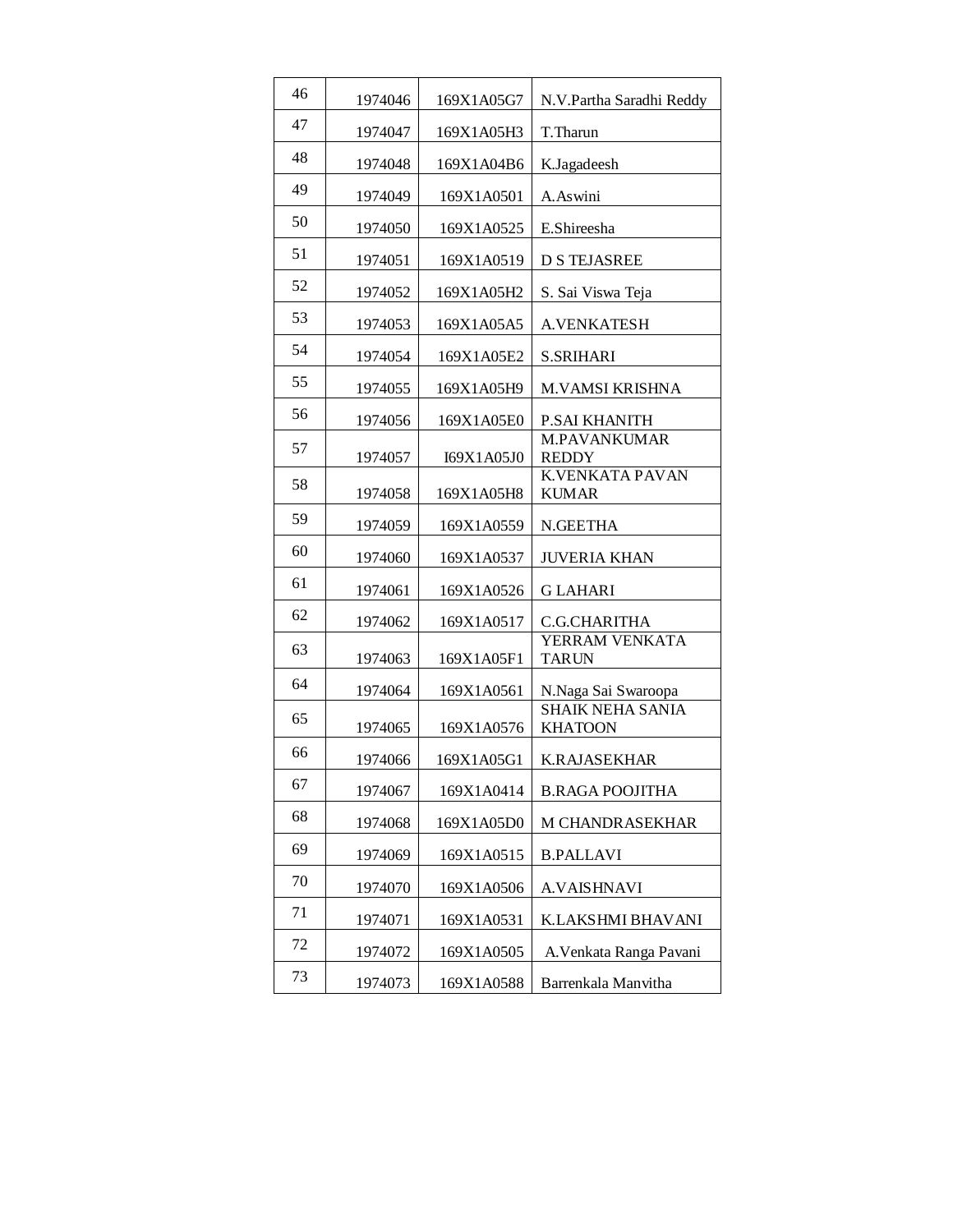| <b>Technical</b><br><b>Stream</b> | Category   | <b>Link</b>                                                    | <b>Duration</b> | <b>Marks</b>                        |
|-----------------------------------|------------|----------------------------------------------------------------|-----------------|-------------------------------------|
|                                   | <b>MCQ</b> | https://tests.m<br>ettl.com/authe<br>nticateKey/20<br>3015z5kw | 30 min          | 20                                  |
| Java                              | LB         | https://tests.m<br>ettl.com/authe<br>nticateKey/20<br>30h5375s | $90$ min        | 30<br>(1st Question $-30$<br>marks) |
|                                   |            |                                                                | 120<br>minutes  | 50 Marks                            |

#### **Each Milestone Assessment Format:**

4. Out of 73, 14 students selected for WIPRO Placements. The following table gives the information.

| SI.<br>No. | Resume No. | <b>Candidate Name</b>                 |
|------------|------------|---------------------------------------|
| 1          | 9261311    | Harshavardhan Grandhe                 |
| 2          | 9255072    | Naga Sai Swaroopa Neravati            |
| 3          | 9450135    | Afzal Ghori                           |
| 4          | 9426648    | Susritha Chinni                       |
| 5          | 9407459    | Mukkamalla Naga Charan Reddy          |
| 6          | 9342698    | Yeddulapalli Hemanth Sai Yeddulapalli |
| 7          | 9340179    | Sai Sree Rama                         |
| 8          | 9267877    | Vamsi Krishna Maddina                 |
| 9          | 9256080    | Kamsali Sumanth                       |
| 10         | 9272147    | Bandari Etesh Kumar                   |
| 11         | 9263849    | Pavankumar Reddy Marapareddy          |
| 12         | 9264164    | Lahari G                              |
| 13         | 9486615    | Barrenkala Manvitha                   |
| 14         | 9516328    | Tammali Tharun                        |

#### **Analysis Report:**

*A Total of 73 students were participated for Wipro Talent Next Program. From this, 14 students got selected for Wipro Technologies. With this intensive training, helped the students to crack other companies interviews and a total of 51 students secured placement in other companies and a high salary package of 9 LPA and some of the students got a salary package of 7 LPA.*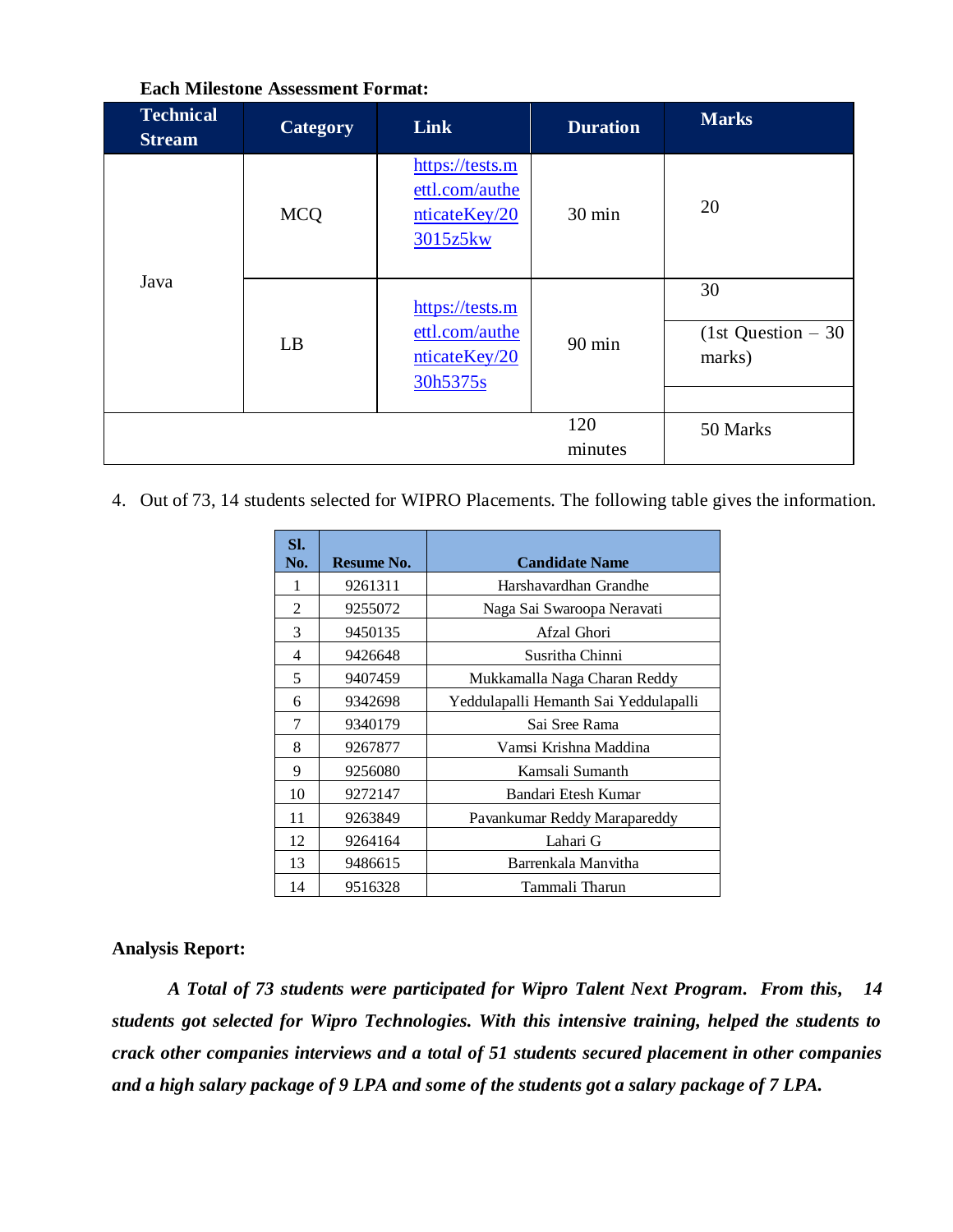- 5. The following faculty attended TalentNext WCF Advanced Technology Program is a 3-day event from **Wed 5th Feb to Fri 7th Feb 2020** Wipro Limited, Electronic City, Hosur Main Road, Bengaluru – 560100. The workshop is activity-based and focuses on Python, Artificial Intelligence and Machine Learning.
	- 1) P. Penchala Prasad, Assistant Professor

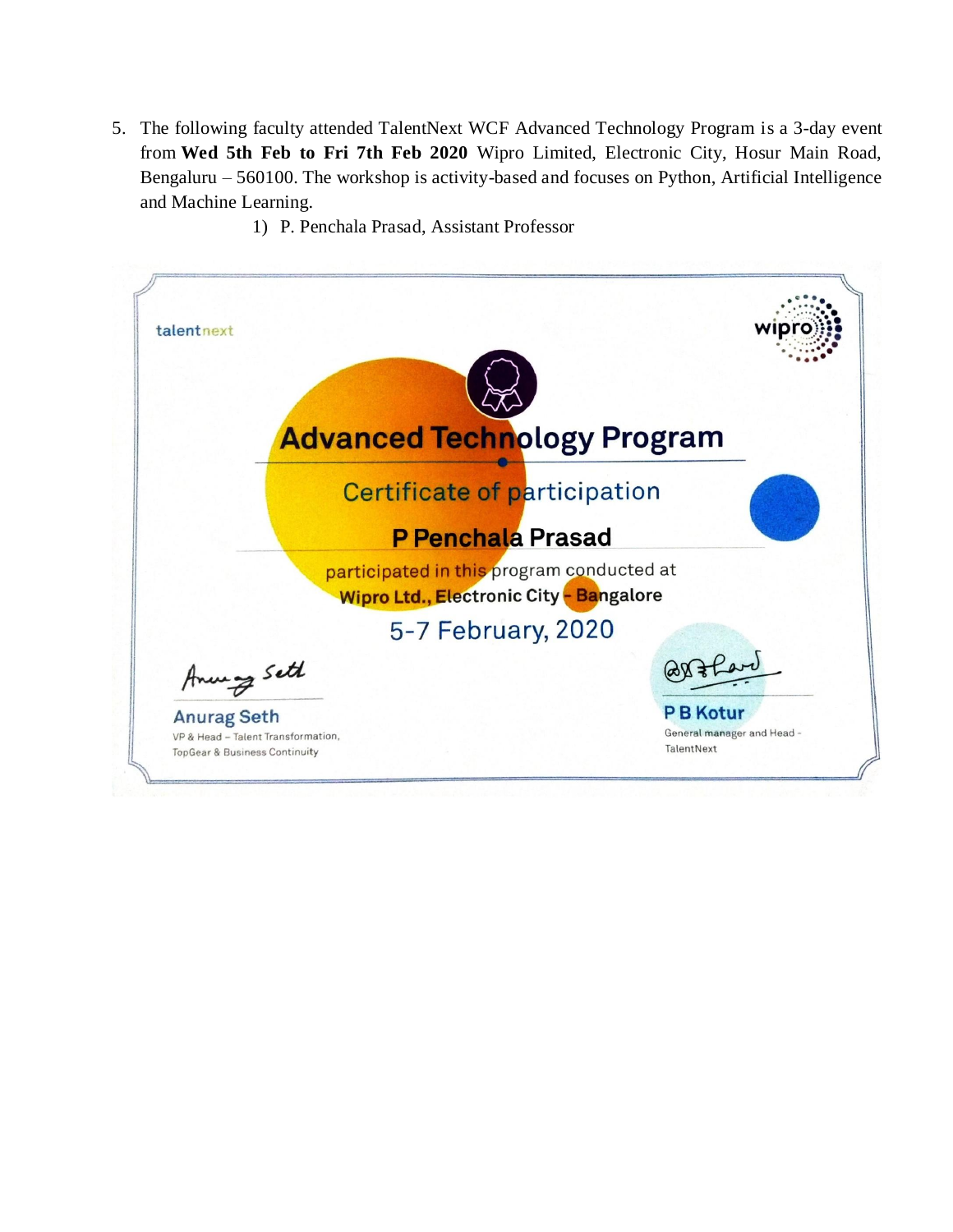# **G. PULLA REDDY ENGINEERING COLLEGE (AUTONOMOUS): KURNOOL**

# **TALENT NEXT (WIPRO CERTIFIED FACULTY) PROGRAM**

## **ACADEMIC YEAR: 2020-2021**

- 1. The following faculty have certified in Wipro's **Project Based Learning** framework in **Java-J2EE** from Wipro Technologies , Electronic City, Bengaluru between (**25-May-2020 to 19- June 2020**), **WCF training** through Virtual Instructor-Led Training (VILT)
	- 1. K.V. Rameswar Reddy, Assistant Professor



#### **2. TalentNext Program schedule**

- Talent Next registration link will be shared to all the TPOs of Talent Next eligible colleges
- The Registration link is specific to the Talent Next colleges and it cannot be circulated with other colleges.
- College to map the final registered students with their training batch, schedule, WCF tagged and share the list in the required format to Wipro TalentNext team marking the respective LCL
- PBLApp access will be enabled for all registered students finalized by college and Wipro TalentNext team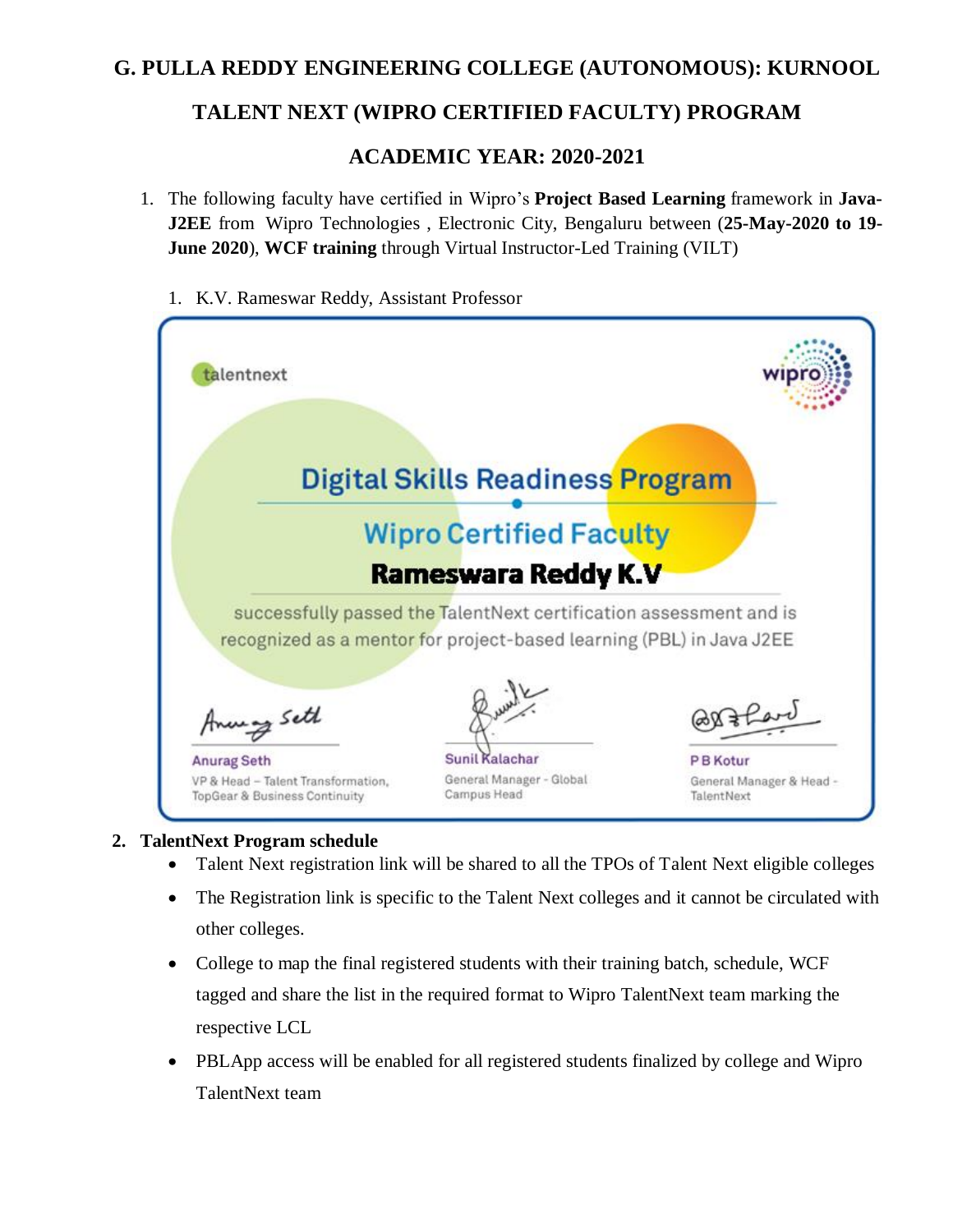Milestone assessments will be enabled as per schedule, students should score 60% and above in each milestone

## **TalentNext Program Methodology**

- $\bullet$  Wipro Certified Faculty will conduct PBL Java training for their  $7<sup>th</sup>$  semester students
- Training will be provided on Java using PBLApp
- Individual access will be provided to nominated students on the portal
- Wipro Certified Faculty to ensure 200+ hours of training is provided on the prescribed syllabus
- The Learning Phase consists of 3 milestones
	- a. On completion of each milestone, candidates will go through an assessment on MCQ and Logic Building
	- b. Candidates will be awarded certificate upon successful completion of milestones and assessment on MCQ and Logic Building
	- c. Final assessments for students completing the TalentNext program will be conducted during the Campus Hiring cycle
- 3. 100 students are shortlisted for Talent Next 2020 based on criteria by Wipro. The following table shows the student details.

| S.No.          | <b>User IDs</b> | <b>Roll No</b> | <b>Student Name</b>          |
|----------------|-----------------|----------------|------------------------------|
| 1              | 9859413         | 179X1A0502     | Asma Sobia                   |
| $\overline{2}$ | 9856182         | 179X1A0505     | Ala Yella Reddy              |
| 3              | 9856438         | 179X1A0507     | T Amith Setty                |
| $\overline{4}$ | 9860248         | 179X1A0509     | B.Vyshnavi                   |
| 5              | 9855639         | 179X1A0512     | <b>Bondili Goutham Singh</b> |
| 6              | 9856541         | 179X1A0513     | B.Kalyani                    |
| $\overline{7}$ | 9858342         | 179X1A0514     | C.Balaji Pavan Raghavendra   |
| 8              | 9856208         | 179X1A0515     | Chagamreddy Swapna           |
| 9              | 9855692         | 179X1A0516     | Chatakonda Vaishnavi         |
| 10             | 9856324         | 179X1A0520     | D Sreeja Reddy               |
| 11             | 9856259         | 179X1A0521     | Desai Naga Sai Satyaram      |
| 12             | 9856429         | 179X1A0523     | E Meghana                    |
| 13             | 9856061         | 179X1A0526     | Geethanjali Gajulapalli      |
| 14             | 9856219         | 179X1A0528     | Lingarajugari Pavithra       |
| 15             | 9857608         | 179X1A0529     | M.Harshitha                  |
| 16             | 9856365         | 179X1A0531     | Seedella Venkateswari        |
| 17             | 9856179         | 179X1A0533     | Duggi Nikhil                 |
| 18             | 9857447         | 179X1A0534     | <b>Faisal Rasheed Khan</b>   |
| 19             | 9859926         | 179X1A0542     | Lahari Gonuguntla            |
| 20             | 9855798         | 179X1A0544     | J Sreelakshmi                |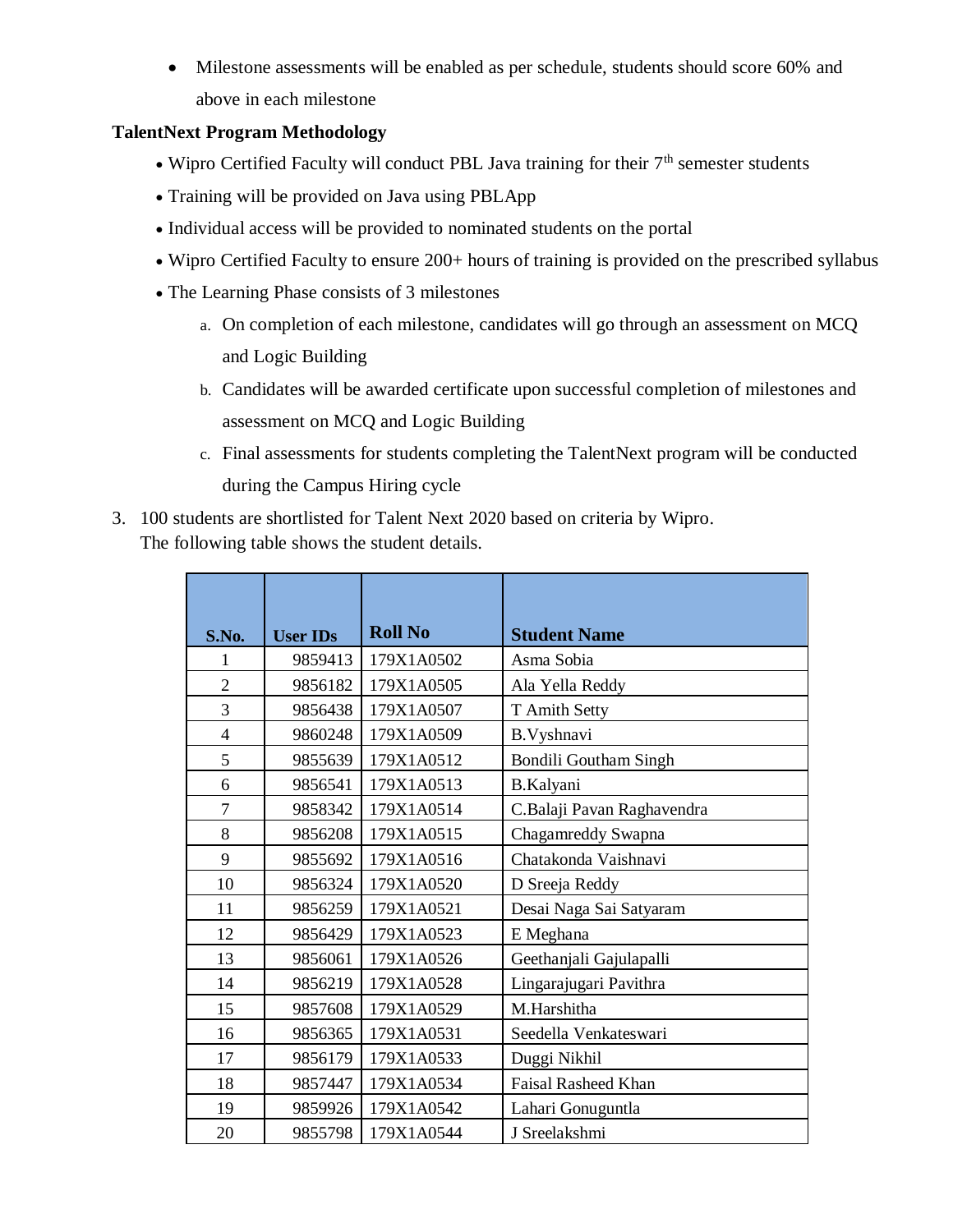| 21 | 9855713 | 179X1A0550 | K. Nikhitha                    |
|----|---------|------------|--------------------------------|
| 22 | 9867828 | 179X1A0551 | K.Nikhitha                     |
| 23 | 9856404 | 179X1A0552 | Kallamadi Lakshmi              |
| 24 | 9855424 | 179X1A0553 | <b>G Nuthan Shankar</b>        |
| 25 | 9860036 | 179X1A0555 | Kaipa Sathya Harshitha         |
| 26 | 9859765 | 179X1A0556 | Kunchepalli Vadde Ajay Kumar   |
| 27 | 9867374 | 179X1A0559 | Hema Pamidi                    |
| 28 | 9855403 | 179X1A0560 | S.Hema Sundara Reddy           |
| 29 | 9859251 | 179X1A0563 | Gurram Eswar Naidu             |
| 30 | 9855557 | 179X1A0564 | I V Nagarjun Reddy             |
| 31 | 9856074 | 179X1A0571 | Kanugonda Mrudula              |
| 32 | 9855500 | 179X1A0574 | Kunukuntla Pooja               |
| 33 | 9863470 | 179X1A0576 | L Harshitha Reddy              |
| 34 | 9856373 | 179X1A0577 | L.Tejaswini                    |
| 35 | 9855620 | 179X1A0580 | Madallapalli Asritha           |
| 36 | 9859782 | 179X1A0582 | M.Sangeetha                    |
| 37 | 9856897 | 179X1A0584 | A. Sahithya                    |
| 38 | 9859739 | 179X1A0586 | K.Lakshmi Prasanna             |
| 39 | 9856130 | 179X1A0587 | Kola Abhilash                  |
| 40 | 9858721 | 179X1A0589 | Thamballa Sree Harini          |
| 41 | 9857847 | 179X1A0593 | M Kalyan Babu                  |
| 42 | 9856934 | 179X1A0596 | Maddaka Sivasankar             |
| 43 | 9867819 | 179X1A0598 | M Giri Kamal Tej               |
| 44 | 9855583 | 179X1A0599 | N Srinivas                     |
| 45 | 9860498 | 179X1A05A1 | Naladala Sai Karthik           |
| 46 | 9855544 | 179X1A05A5 | N. Mamatha                     |
| 47 | 9861646 | 179X1A05A6 | N. Lakshmi Manasa              |
| 48 | 9855659 | 179X1A05A7 | Nunepalli Yukthamalya          |
| 49 | 9857026 | 179X1A05A8 | P Pooja Sree                   |
| 50 | 9856157 | 179X1A05B3 | Mahaboob                       |
| 51 | 9857035 | 179X1A05B5 | K.Aparna                       |
| 52 | 9859480 | 179X1A05B9 | Nukala Gurudatha Sai Sreekar   |
| 53 | 9855753 | 179X1A05C0 | Jaswanth Reddy P               |
| 54 | 9862910 | 179X1A05C2 | Palle Krishna Vamshidhar Reddy |
| 55 | 9855472 | 179X1A05C3 | P Vijay                        |
| 56 | 9855834 | 179X1A05C5 | Pesaladinne Surendra Reddy     |
| 57 | 9856116 | 179X1A05C6 | Pochana Ram Kumar Reddy        |
| 58 | 9857950 | 179X1A05C7 | Poolachinta Pavani Reddy       |
| 59 | 9856521 | 179X1A05C8 | Pujari Anitha Bai              |
| 60 | 9857045 | 179X1A05D0 | P.Veera Brahmam                |
| 61 | 9856523 | 179X1A05D1 | R Sravya Tharuni               |
| 62 | 9856037 | 179X1A05D2 | R. Venu Gopal Reddy            |
| 63 | 9860070 | 179X1A05D3 | Rachupallechinnaboreddy Sweety |
| 64 | 9858286 | 179X1A05D4 | S.Sahithi                      |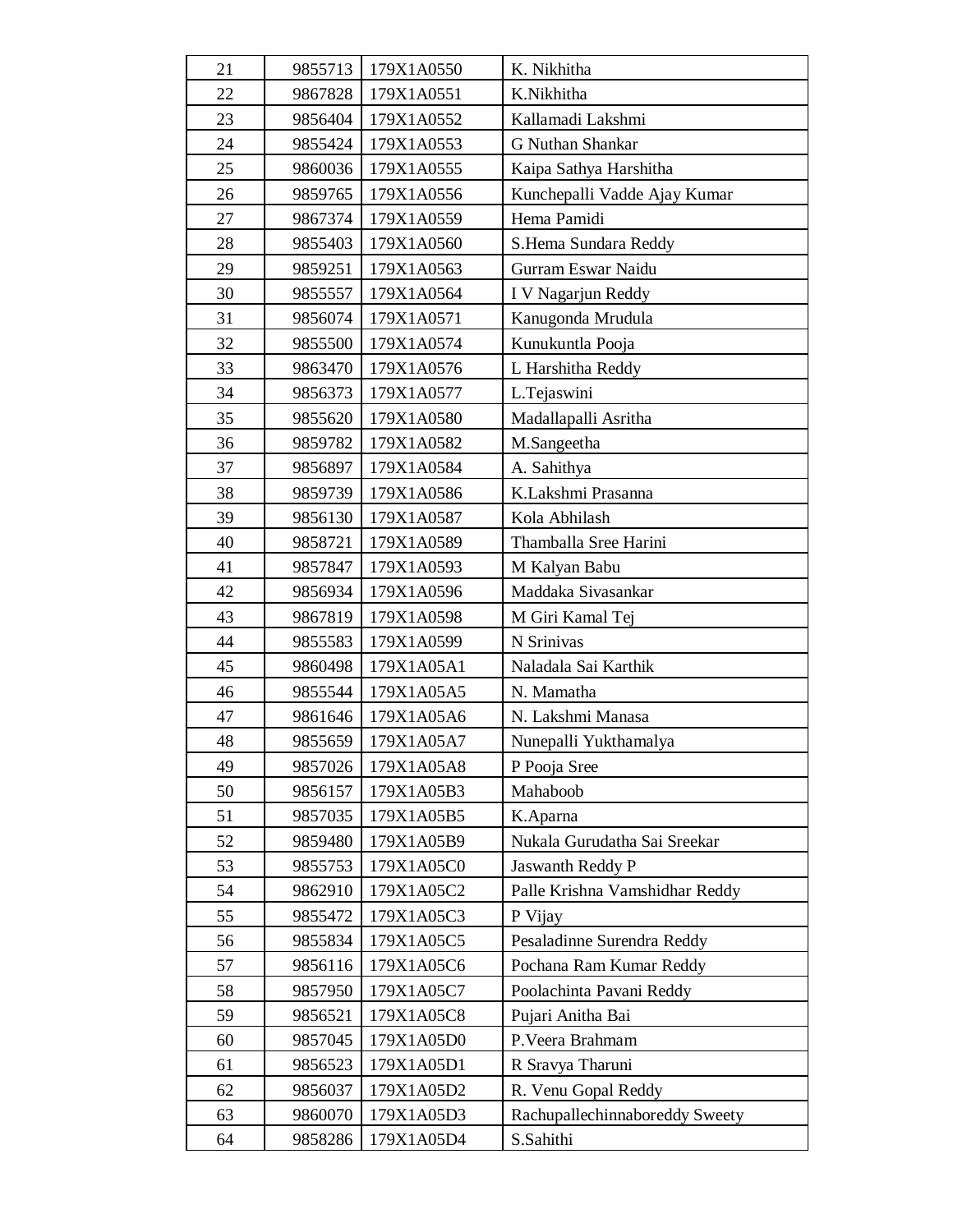| 65     | 9856483 | 179X1A05D5 | Sakaram Samyuktha             |
|--------|---------|------------|-------------------------------|
| 66     | 9856782 | 179X1A05D7 | Shaik Fahimunnisa             |
| 67     | 9859659 | 179X1A05E0 | Chilumuri Meghana Reddy       |
| 68     | 9856565 | 179X1A05E1 | Abdul Sami                    |
| 69     | 9856204 | 179X1A05E3 | Devara Meenakshi              |
| 70     | 9868034 | 179X1A05E4 | Paturu Sudheer Kumar Reddy    |
| 71     | 9857714 | 179X1A05E5 | Shaik Shakeer Basha           |
| 72     | 9856119 | 179X1A05E7 | Devathi Ram Charan            |
| 73     | 9856207 | 179X1A05F0 | Kalluru Mounika               |
| 74     | 9857082 | 179X1A05F3 | N.Sai Suraj Sharadvanth       |
| 75     | 9855349 | 179X1A05F5 | R. Pradeep Singh              |
| 76     | 9859399 | 179X1A05F6 | Sambu Sai Sandeep             |
| $77\,$ | 9860239 | 179X1A05F8 | Shaik Nadeem Shahid           |
| 78     | 9859128 | 179X1A05G0 | Shilavantha Charan Kumar Rao  |
| 79     | 9858151 | 179X1A05G3 | S.Tejaswi                     |
| 80     | 9856044 | 179X1A05G4 | Sunkesula Mounika             |
| 81     | 9855624 | 179X1A05G6 | T S Nithya                    |
| 82     | 9856256 | 179X1A05G7 | T. Harshitha                  |
| 83     | 9859225 | 179X1A05G8 | Tallari Priyanka              |
| 84     | 9855450 | 179X1A05H0 | Tokala Girish Kumar Reddy     |
| 85     | 9857871 | 179X1A05H1 | Valagonda Kavya               |
| 86     | 9856770 | 179X1A05H2 | V . Venkat Saketh Reddy       |
| 87     | 9863002 | 179X1A05H5 | Gajalammagari Mounika         |
| 88     | 9855348 | 179X1A05H6 | Dhanunjayanath Reddy          |
| 89     | 9856772 | 179X1A05H7 | R Rahul                       |
| 90     | 9857139 | 189X5A05J1 | A.Rajeswari Devi              |
| 91     | 9862243 | 189X5A05J3 | <b>G Naveen Kumar</b>         |
| 92     | 9859571 | 189X5A05J4 | Mohammed Zakikareem           |
| 93     | 9866567 | 189X5A05J6 | Thokala Swathi                |
| 94     | 9855406 | 189X5A05J7 | Soma Maneesha                 |
| 95     | 9865993 | 189X5A05K0 | K.Sivajyothi                  |
| 96     | 9857469 | 189X5A05K3 | <b>Bheemireddy Vamsi</b>      |
| 97     | 9859606 | 189X5A05K4 | Malikireddy Navaneeswar Reddy |
| 98     | 9857475 | 189X5A05K5 | P.Sri Ranga Sainath           |
| 99     | 9863823 | 179X1A0597 | Chakradhar Reddy M            |
| 100    | 9857276 | 179X1A05E8 | Ruchitha Gaddam               |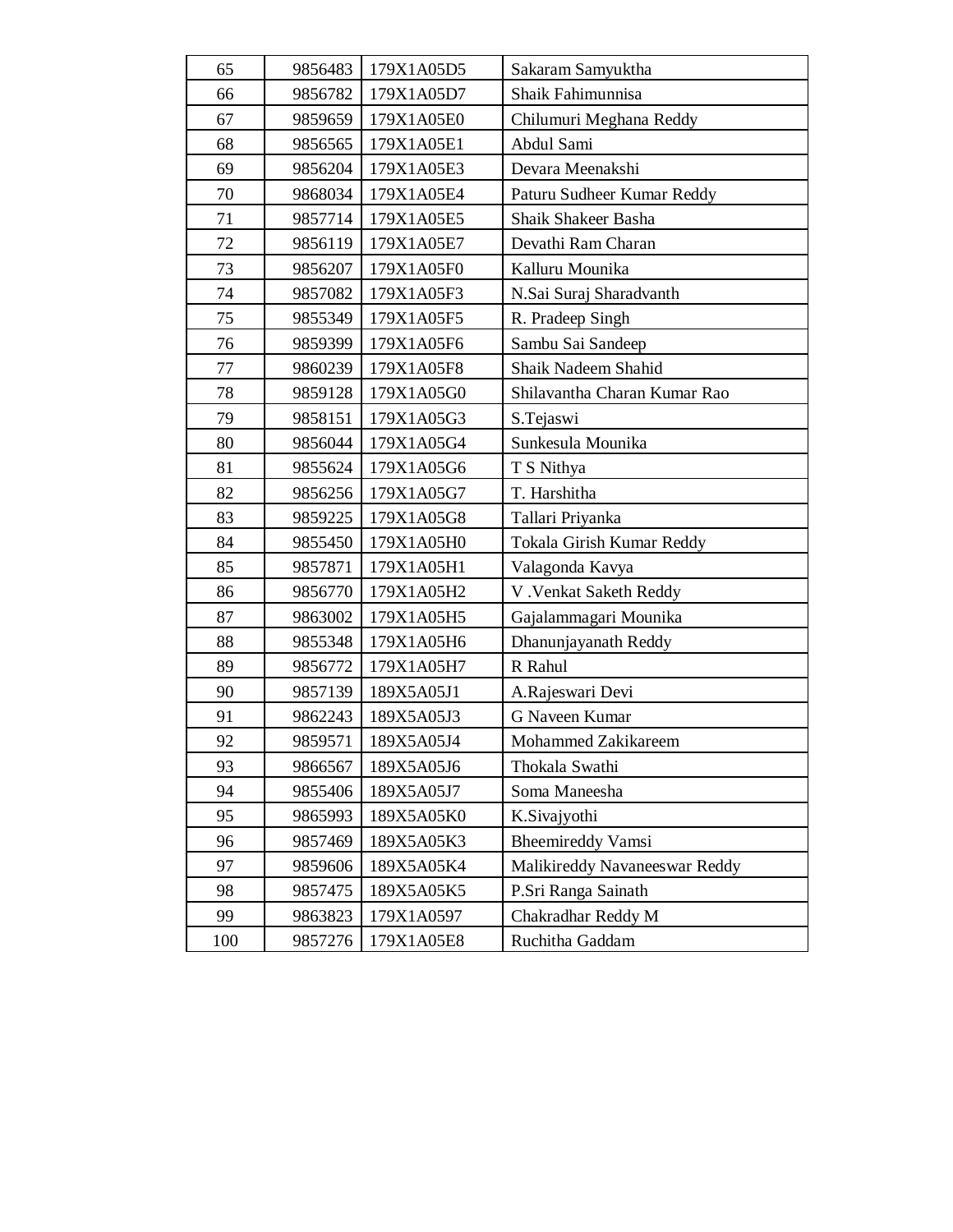## **Each Milestone Assessment Format:**

| <b>Technical</b><br><b>Stream</b> | Category   | Link                                                           | <b>Duration</b>  | <b>Marks</b>                        |
|-----------------------------------|------------|----------------------------------------------------------------|------------------|-------------------------------------|
| Java                              | <b>MCQ</b> | https://tests.m<br>ettl.com/authe<br>nticateKey/20<br>3015z5kw | 30 min           | 20                                  |
|                                   | LB         | https://tests.m<br>ettl.com/authe<br>nticateKey/20<br>30h5375s | $90 \text{ min}$ | 30<br>(1st Question $-30$<br>marks) |
|                                   |            |                                                                | 120<br>minutes   | 50 Marks                            |

4. Out of 100, 34 students selected for WIPRO Placements. The following table gives the information.

| Sl. No.        | Resume No. | <b>Candidate Name</b>                  |
|----------------|------------|----------------------------------------|
|                |            |                                        |
|                | 20678782   | Chilumuri Meghana Reddy                |
| $\overline{2}$ | 20678757   | Sunkesula Mounika                      |
| 3              | 20678667   | Jaswanth Reddy P                       |
| $\overline{4}$ | 20678358   | Nagarjun Reddy                         |
| 5              | 20677117   | Surendra Reddy Pesaladinne             |
| 6              | 20674827   | M Harshitha                            |
| 7              | 20674709   | Nukala Gurudatha Gurudatha Sai Sreekar |
| 8              | 20673478   | C. Vaishnavi                           |
| 9              | 20672890   | Naladala Sai Karthik                   |
| 10             | 20672525   | Bheemireddy Vamsi                      |
| 11             | 20671394   | Pooja Sree P                           |
| 12             | 20669969   | Desai Naga Sai Satyaram                |
| 13             | 20669760   | Devathi Ram Charan                     |
| 14             | 20668534   | Paturu Sudheer Kumar Reddy             |
| 15             | 20668265   | Dudekula Mahaboob                      |
| 16             | 20668041   | Kanugonda Mrudula                      |
| 17             | 20666923   | Poolachinta Pavani Reddy               |
| 18             | 20666870   | Anitha Bai Pujari                      |
| 19             | 20666456   | Giri Kamal Tej Murahari                |
| 20             | 20665061   | Gajalammagari Mounika                  |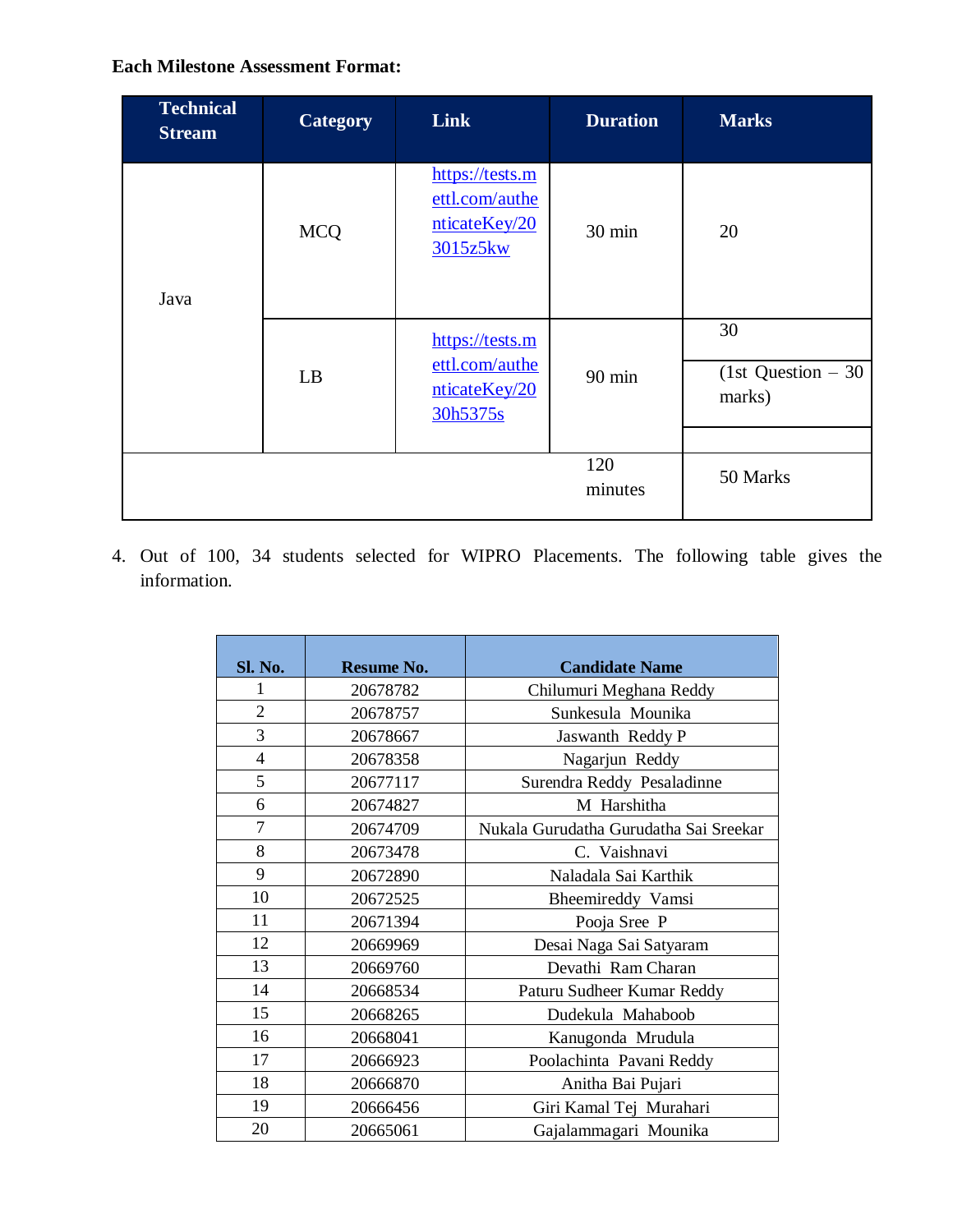| 21 | 20664141 | Eswara Katyayani              |
|----|----------|-------------------------------|
| 22 | 20663079 | Sushma Maraka                 |
| 23 | 20663067 | Pooja Kunukuntla              |
| 24 | 20663064 | Nikhil Duggi                  |
| 25 | 20662978 | Nithya T S                    |
| 26 | 20661638 | Rasagna Rusum                 |
| 27 | 20661334 | Kalluru Mounika               |
| 28 | 20661254 | Geethanjali Gajulapalli       |
| 29 | 20660936 | Rasaputra Pradeep Singh       |
| 30 | 20660465 | <b>Faisal Rasheed Khan</b>    |
| 31 | 20660144 | Sree Lalitha Vemula           |
| 32 | 20657342 | Venkateswari Seedella         |
| 33 | 20656957 | Konudula Dhanunjayanath Reddy |
| 34 | 20656395 | Shaik Fahimunnisa             |

## **Analysis Report:**

*A Total of 100 students were participated for Wipro Talent Next Program. From this, 34 students got selected for Wipro Technologies. With this intensive training, helped the students to crack other companies interviews and a total of 42 students secured placement in other companies like TCS, DXC, EPAM,IHS Market etc. And some of these companies offered a salary package of 6 LPA.*